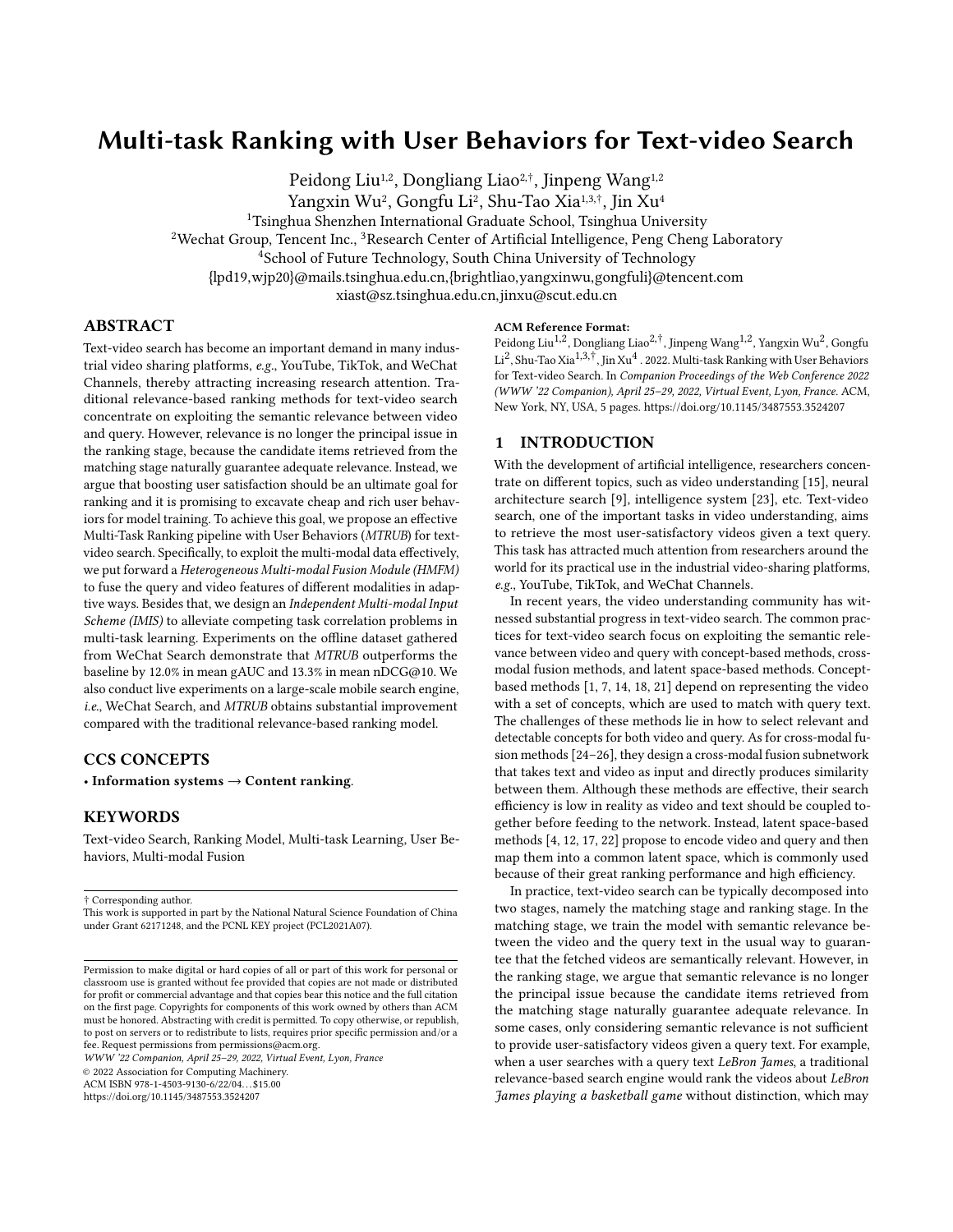bring bad experience to users because most of them actually want to watch the top-10 exciting LeBron James's dunks of the night. To improve user experience in the search engine, we focus on the ranking stage and exclusively utilize user behaviors, e.g., user feedback and interactions, instead of the relevance scores, to catch user interest on videos given a query. Compared with the video recommendation methods [\[8,](#page-4-15) [10,](#page-4-16) [11\]](#page-4-17), we concentrate on understanding the query texts instead of using user portrait features (e.g., whether a user like cartoons) or context features (e.g., time and location) because query texts reflect user intention directly and contain sufficient semantic information to match with video features.

In this work, we propose an effective Multi-Task Ranking pipeline with User Behaviors (MTRUB) for text-video Search. To utilize the multi-modal data effectively, we propose Heterogeneous Multi-modal Fusion Module (HMFM) to fuse the query and video features in different manners. In addition, we design Independent Multi-modal Input Scheme (IMIS) to mitigate the complex and even competing task correlation problems in multi-task learning.

Experiments on the offline dataset gathered from WeChat Search show that MTRUB outperforms the baseline by 12.0% in mean gAUC and 13.3% in mean nDCG@10. We further conduct live experiments with MTRUB on a large-scale mobile search engine, i.e., WeChat Search, and obtain great improvement over the relevance-based ranking model. The offline and live experiments consistently demonstrate the effectiveness of our proposed method.

In summary, our main contributions are as follows:

- We propose the MTRUB pipeline, the first study to exclusively explore user behaviors to learn a ranking model for text-video, which directly studies user satisfaction towards videos.
- To utilize the multi-modal data effectively, we put forward Heterogeneous Multi-modal Fusion Module (HMFM) to match query with different modalities in adaptive ways.
- We design the Independent Multi-modal Input Scheme (IMIS) to alleviate the complex and even competing task correlation problems in multi-task learning.
- Both offline and live experiments on WeChat Search show that our MTRUB outperforms the competitive baseline substantially.

# 2 THE PROPOSED APPROACH

## 2.1 MTRUB Pipeline

Basically in the ranking model for text-video search, we can leverage both text information and visual information from videos. The text data involves the video title, the texts obtained from Optical Character Recognition (OCR) and Automatic Speech Recognition (ASR), while the visual data contains the video cover image and key frames. To model the relationship between the query text and multi-modal video information, we propose the MTRUB pipeline that exploits the readily available user behaviors to learn a ranking model for text-video search. Figure [1](#page-2-0) is the overview of the MTRUB.

For the query text and the text information of the video, i.e., OCR, ASR, and the video title, we apply a pre-trained BERT [\[3\]](#page-4-18) encoder from the CLIP [\[19\]](#page-4-19) model to obtain both sentence-level embeddings and word-level embeddings. For the visual information of the video, i.e., video cover and key frames, we apply a pre-trained ViT [\[5\]](#page-4-20) from the CLIP [\[19\]](#page-4-19) model to acquire image embeddings. Note that the parameters of the text encoder and image encoder are fixed

to only provide compact semantic vectors for query and video information. We match embeddings from the query and video with the proposed Heterogeneous Multi-modal Fusion Module, which excavates diverse information from multi-modal data.

As the tasks are complex and even competing with each other, we propose a novel input scheme for multi-modal data, i.e., Independent Multi-modal Input Scheme, in expert-based models, where different tasks can exploit distinct modal data explicitly. Besides that, this scheme improves model interpretability by analyzing the weights in the gate mechanisms to obtain the importance of distinct modal data towards different tasks.

# 2.2 Heterogeneous Multi-modal Fusion Module

Previous multi-modal fusion methods [\[8,](#page-4-15) [11,](#page-4-17) [12,](#page-4-12) [16\]](#page-4-21) fail to consider the heterogeneous structures of text and image, which limit the matching performance. To further consider distinct characteristics of text and visual data, we propose a Heterogeneous Multi-modal Fusion Module (HMFM) to fuse the query and video features in different manners. On the one hand, we match the query with the image data, i.e., video cover and key frames, in a coarse-grained way by concatenating the image embeddings and query sentence-wise vectors. On the other hand, HMFM fuses the query with video text data, i.e., OCR, ASR, and title, in a fine-grained way by modeling their semantic relationship with Conv-KRNM [\[2\]](#page-4-22) for word-wise text embeddings. Conv-KRNM is a popular convolutional kernel-based neural ranking model that models n-gram soft matches between query and video text in a unified embedding space. Given a query word-wise embedding and video text word-wise embedding, Conv-KRNM generates n-gram vectors with a CNN layer, cross-matches query n-gram vectors and video text n-gram vectors of different lengths in the n-gram embedding space to get translation matrix and apply kernel pooling layer to get the soft-TF features, which describes the distribution of match scores between query and video text. These obtained soft-TF features introduce more semantic information by fusing with the original embeddings. With HMFM, the query can match with different modal data using adaptive manners, i.e., coarse-grained matching for video visual features and fine-grained matching for video text features, to excavate diverse semantic information from multi-modal data.

#### 2.3 Independent Multi-modal Input Scheme

Multi-task ranking for text-video search encounters complex and even competing task correlation problems as in multi-task video recommendation systems [\[13,](#page-4-23) [20\]](#page-4-24). To address this issue, we propose a novel Independent Multi-modal Input Scheme (IMIS), where different tasks can explicitly utilize distinct modal data. IMIS decouples the multi-modal input by feeding only one modal data, instead of all modal data, to each expert. In addition, the gate mechanisms in the ranking model can reflect the importance of distinct modal input towards different tasks with learned weights, where large values indicate a higher degree of importance. Therefore, IMIS improves multi-task model interpretability to a large extent.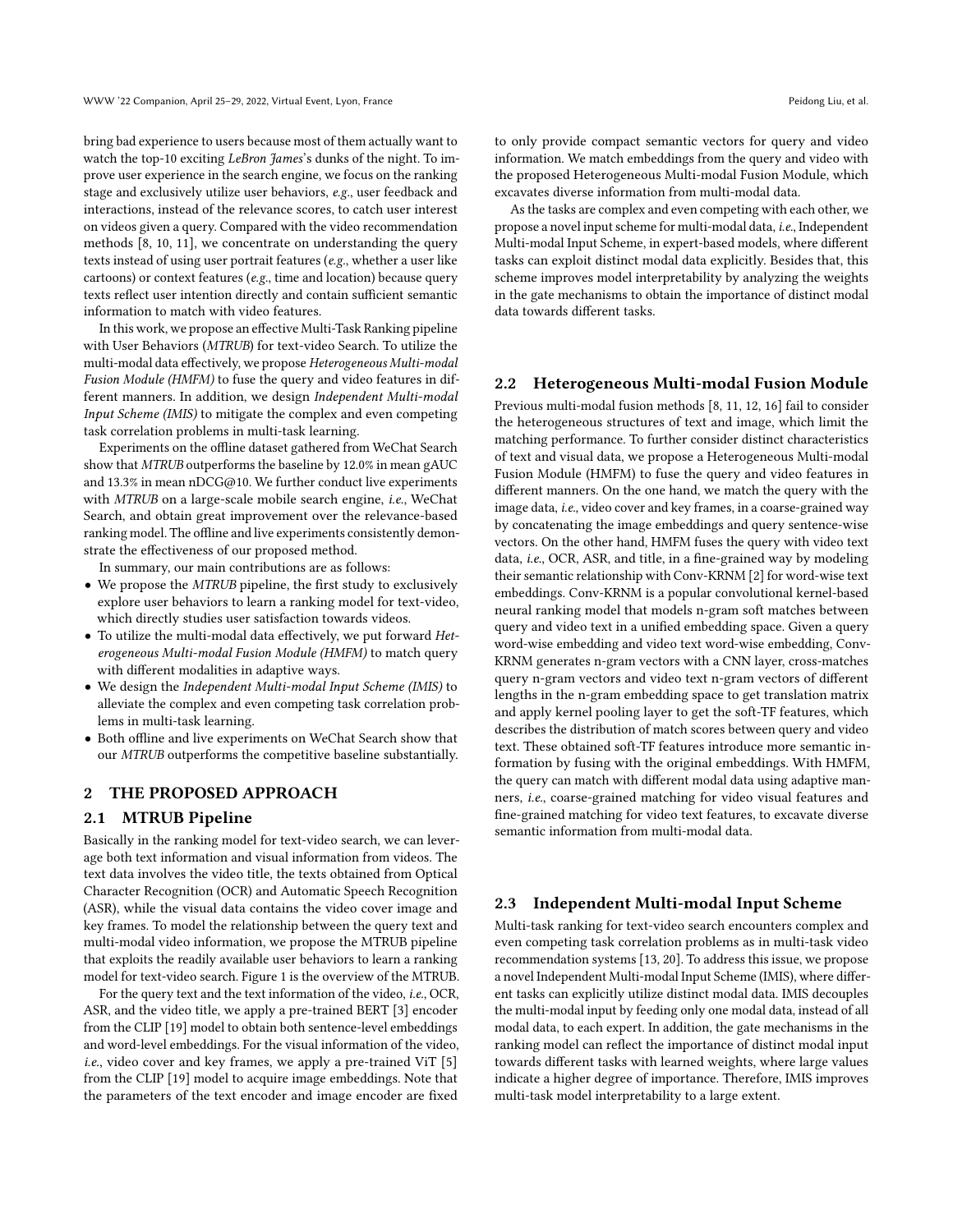Multi-task Ranking with User Behaviors for Text-video Search WWW '22 Companion, April 25–29, 2022, Virtual Event, Lyon, France

<span id="page-2-0"></span>

Figure 1: An overview of the proposed MTRUB pipeline. For the multi-modal input fusion, we propose a Heterogeneous Multimodal Fusion Module (HMFM), which considers different characteristics of text and visual data. HMFM matches query with each of multiple modal data in adaptive manners, i.e., coarse-grained matching for video visual features and fine-grained matching for video text features. In addition, to alleviate the competing task correlation problems, we design an Independent Multi-modal Input Scheme (IMIS), which decouples the multi-modal input by feeding only one modal data, instead of all modal data, to each expert. The gating mechanism can learn the importance of distinct modal input towards different tasks. Note that the five small squares gained from the gates indicate importance scores, where dark red means high importance and light red means low importance. We discover that in isClick task, cover image of the video and title play more important roles, while OCR, ASR and video key frames contribute more to tasks that are related to user staying time, e.g., isReplay, isLongStay, etc.

### 3 EXPERIMENTS

#### 3.1 Datasets and Metrics

3.1.1 Datasets. For offline experiments, we collect 800k samples from the Wechat Search engine, each of which contains a text query, a set of candidate videos, and the user behavior log about this query. Each query is associated with around 10 video candidates, including both positive candidates (exposed and clicked) and negative ones (exposed but not clicked). For each video, we extract the video cover image and 30 key frames as the visual information. Besides, we obtain the texts from Optical Character Recognition (OCR), Automated Speech Recognition (ASR), and video title to serve as the text information for each video. We extract the user behavior labels from the logs, including: whether a user clicks a video (isClick), whether a user replays a video (*isReplay*), whether a user plays a video for more than 10 seconds (isValidStay), whether a user plays a video for more than 30 seconds (isLongStay), and whether a user plays a video for more than 90 percent of a video duration (isFullPlay). We split the whole dataset into a training set of  $560k$ samples and a test set of the rest 240k samples.

3.1.2 Metrics. We adopt group-wise Area Under the ROC Curve (gAUC) and normalized version of Discounted Cumulative Gain ( $nDCG@k$ ) as the performance metrics, where gAUC measures the likelihood that a relevant item is ranked higher than an irrelevant item and nDCG@ $k$  is truncated at a particular rank level  $k$  to emphasize the importance of the top- $k$  searched videos.

#### 3.2 Implementation Details

To alleviate the learning difficulty and save computational cost, we pre-extract the text and visual features before forwarding them to the models. Specifically, we adopt a BERT [\[3\]](#page-4-18) encoder to extract the text features and a ViT [\[5\]](#page-4-20) model to obtain image embeddings. The parameters of BERT and ViT are from the pre-trained CLIP [\[19\]](#page-4-19). We adopt the Adam [\[6\]](#page-4-25) optimizer with a cyclic cosine annealing learning rate schedule and a weight decay of 10−<sup>2</sup> . We train the models for 100 epochs with a batch size of 1024. We apply a binary crossentropy loss for each task. For the MMOE [\[13\]](#page-4-23), we use 16 experts and 128 hidden units. To facilitate fair comparison, we keep the parameters for all compared models approximate (in 60M±2M). To find an appropriate learning rate, we try several settings (i.e.,  $10^{-2}$ ,  $10^{-3}$ ,  $10^{-4}$ , and  $10^{-5}$ ) for each experiment, and report the models with the best performance metric. We run 5 times with different random seeds for each experiment and report the average values.

# 3.3 Ablation Studies on Offline Dataset

3.3.1 Effectiveness of Mixture-Of-Experts. To verify the effectiveness of Mixture-Of-Experts (MOE) in the ranking model, we construct two simple MEE [\[16\]](#page-4-21) baselines with (i.e., MEE+MMOE) and without MMOE (i.e., MEE+Shared-Bottom) for comparison. As shown in Table [1,](#page-3-0) MOE enhances the model capability to capture the task differences, thereby boosting the performances on different tasks over the shared-bottom counterpart.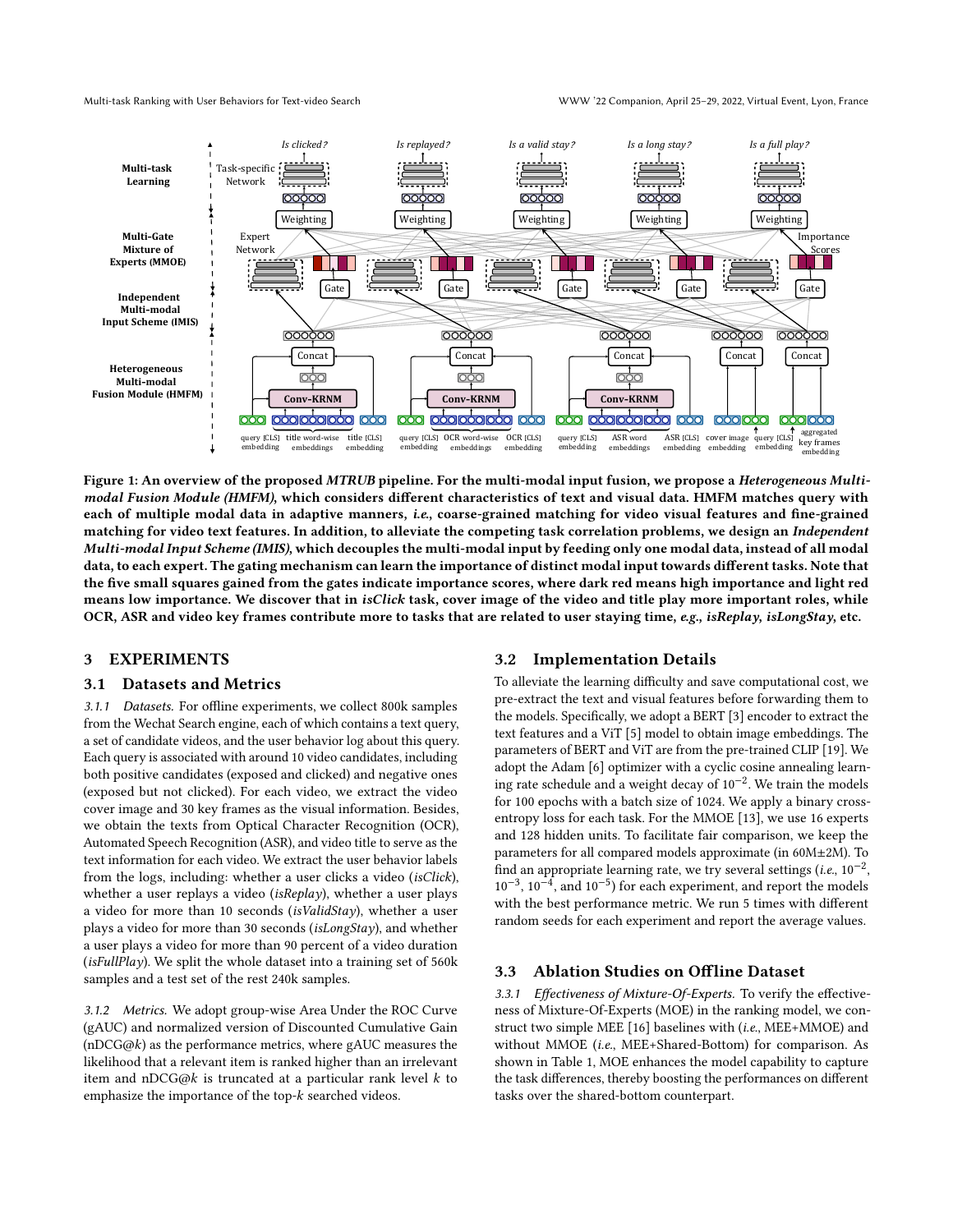<span id="page-3-0"></span>

| Metric              | isClick |      | isReplay |      | isValidStav |      | isLongStay |      | isFullPlay |      | Mean |      |
|---------------------|---------|------|----------|------|-------------|------|------------|------|------------|------|------|------|
| Method              | gAUC    | nDCG | gAUC     | nDCG | gAUC        | nDCG | gAUC       | nDCG | gAUC       | nDCG | gAUC | nDCG |
| MEE+Shared-Bottom   | 65.6    | 57.1 | 67.9     | 58.4 | 66.6        | 57.4 | 67.0       | 57.2 | 67.8       | 58.0 | 66.9 | 57.6 |
| MEE+MMOE            | 68.6    | 60.4 | 71.7     | 63.2 | 69.4        | 61.1 | 70.2       | 62.0 | 70.6       | 62.4 | 70.1 | 61.8 |
| MEE+MMOE with IMIS  | 68.1    | 59.8 | 72.7     | 64.2 | 69.0        | 60.8 | 71.0       | 62.8 | 72.1       | 63.6 | 70.6 | 62.2 |
| HMFM+MMOE with IMIS | 78.6    | 70.8 | 79.3     | 71.1 | 78.6        | 70.6 | 78.7       | 70.7 | 79.2       | 71.2 | 78.9 | 70.9 |

Table 1: Ablation studies on offline Wechat Search dataset. "nDCG" indicates nDCG@10 for short. All models are trained with multi-task learning and we report the results of gAUC and nDCG@10 for all tasks, i.e., isClick, isReplay, isValidStay, isLongStay, and isFullPlay. The best value of each column is in bold font. Our proposed MTRUB shows substantial improvements over the baselines in terms of gAUC and nDCG@10, demonstrating that IMIS is an effective input scheme for ranking model and HMFM is a better multi-modal fusion scheme than the MEE [\[16\]](#page-4-21).

3.3.2 Effectiveness of Independent Multi-modal Input Scheme. We evaluate the Independent Multi-modal Input Scheme (IMIS) that makes each expert focus on one of the input modalities. Table [1](#page-3-0) shows that IMIS boosts the performance in terms of the mean gAUC and nDCG@10 on most tasks. In addition, by analyzing the gate weights in the MOE, where a larger value indicates higher importance, we discover that cover image and video title play more important roles in the isClick task, while OCR, ASR, and video key frames contribute more to tasks that are related to the user staying time, e.g., isValidStay, isLongStay, etc.

3.3.3 Effectiveness of the Heterogeneous Multi-modal Fusion Module. Here we investigate the effectiveness of the Heterogeneous Multi-modal Fusion Module (HMFM), which leverages the text and visual information in videos in a heterogeneous manner. As shown in table [1,](#page-3-0) HMFM consistently improves the gAUC and nDCG@10 by large margins over other baselines with MEE. HMFM provides more adaptive interactions between the query and each of various video modalities, thus contributing to a better information fusion.

3.3.4 Effectiveness of multi-task learning for MTRUB. We further compare the performance of MTRUB under the single-task and multi-task learning manners. In single-task learning, we apply the proposed MTRUB with only one single task tower and report the performance metric of the same task. As illustrated in figure [2,](#page-3-1) compared to single-task learning, multi-task learning enables different tasks to share knowledge together and hence boost the search performance for all tasks, especially those tasks that perform poorly in single-task learning, e.g., isFullplay, isReplay, etc.

#### 3.4 Online Experiment Result

In this section, we conduct a large-scale online evaluation on the Wechat Search engine. We randomly sample three user groups from Wechat Search, each of which contained about 1.4 million users. We implement 7 days control variable experiments on different groups to evaluate different ranking models, with the same video index, retrieval methods, and front-end interface. We evaluated three different ranking strategies: ranking based on relevance model trained with the human-annotated dataset, ranking based on single-task learning user behavior-based (isClick) model, ranking based on the proposed multi-task learning user behavior-based model. Especially,

<span id="page-3-1"></span>

Figure 2: Comparison between MTRUB and single-task version MTRUB. Note that in single-task version MTRUB, we only apply one single task tower for each experiment and report the performance metric of the same task. The results on gAUC and nDCG@10 are listed on the left and right, respectively. Experiments on different tasks consistently indicate the superiority of MTRUB with multi-task learning in user behavior modeling-based text-video search.

we generate ranking scores by exponential fusion of all user behaviors, i.e., Score =  $P_{click} * P_{full$ play  $* P_{reblay}^{\beta} * P_{valid}^{\gamma} * P_{lonastav}^{\delta}$ and employ Pareto Optimality for searching parameters  $\alpha$ ,  $\beta$ ,  $\gamma$ ,  $\delta$ . Comparing with relevance ranking, ranking by click-through rate (isClick) prediction improve 3.3% clicked query views and 3.7% isClick rate relatively. Furthermore, comparing with single-ctr-task, ranking by multi-task learning user behavior-based model further improve online isClick rate by 1.3%, isReplay rate by 3.6%, isLongStay rate by 1.7%, is ValidStay rate by 3.4% and is FullPlay rate by 1.9%.

#### 4 CONCLUSIONS

In this work, we propose an effective Multi-Task Ranking pipeline with User Behaviors (MTRUB) for text-video search. To exploit the multi-modal input data, we put forward Heterogeneous Multi-modal Fusion Module (HMFM) to fuse the query and video features of different modalities in adaptive manners. In addition, we design Independent Multi-modal Input Scheme (IMIS) to alleviate competing task correlation problems in a multi-learning scheme. Both offline and live experiments on WeChat Search show that MTRUB outperforms the baseline by a large margin.